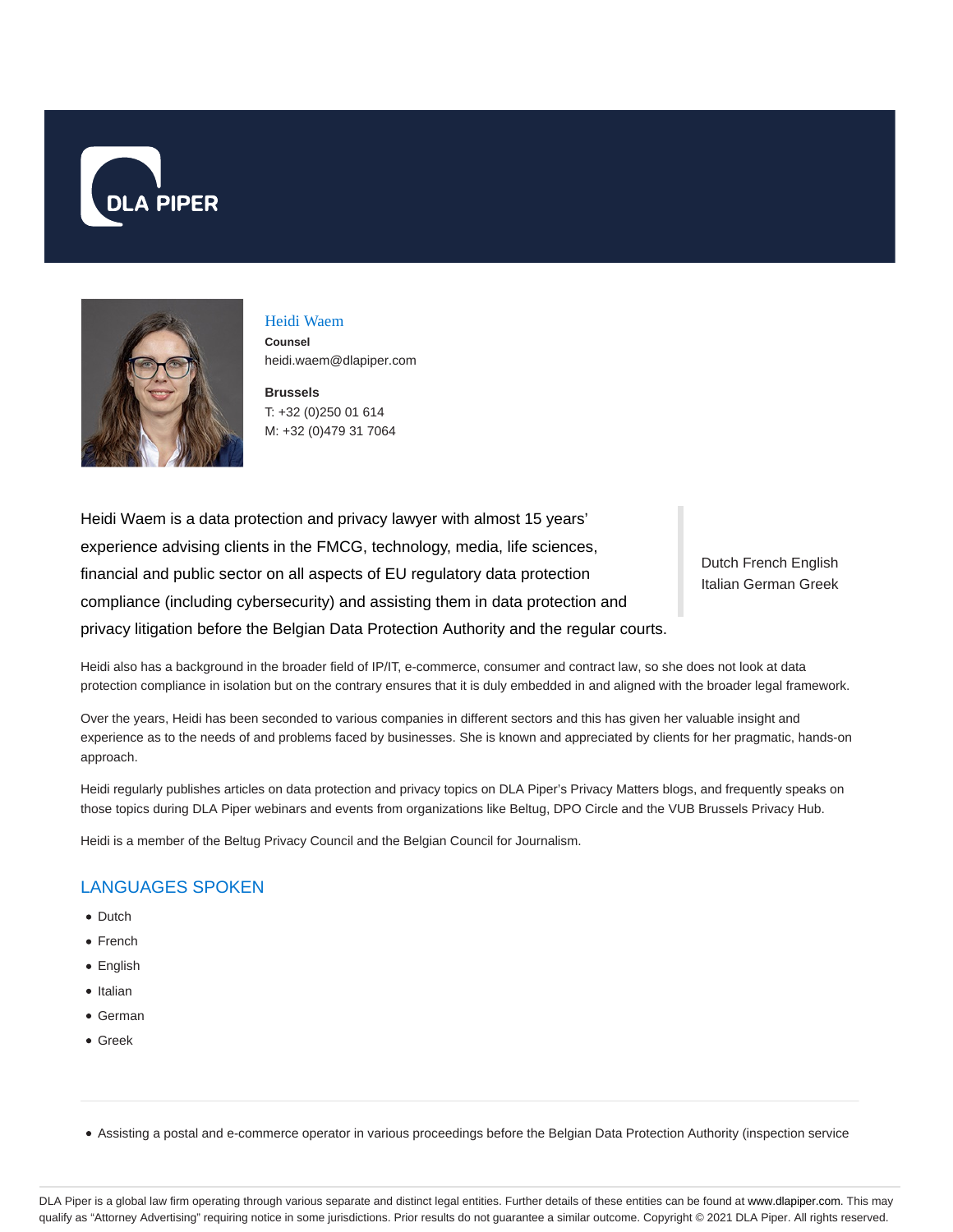and litigation chamber) including proceedings in relation to a complaint filed by noyb with regard to alleged infringements of the GDPR rules on data transfers.

- Assisting a public sector company in proceedings before the Belgian Data Protection Authority with regard to an e-mail communication that allegedly infringed the GDPR.
- Assisting a bank in proceedings before the Belgian Data Protection Authority following a complaint of a data subject.
- Assisting a company in a dispute regarding the transfer of a database before the regular courts.
- Assisting a publisher in a libel case before the court of first instance.
- Assisting a global materials and recycling company with regard to a data subject assess request and the provision of pre-litigation advice.
- Advising companies from several sectors (including life sciences, financial and retail) on the impact of Schrems II and performing data transfer impact assessments using DLA Piper's proprietary Transfer methodology.
- Advising a multinational retail clothing company on various aspects of EU Regulatory data protection compliance, including advice on CCTV, data processing and transfer agreements, data protection implications with regard to COVID-19 and diversity & inclusionrelated processing activities.
- Advising an international client on the impact of recent EU Regulatory data protection legislative initiatives on its operations (including the Data Governance Act and the Data Act).
- Advising an automotive company on GDPR compliance in the context of a migration of its core IT system and performing the relevant Data Protection Impact Assessments.
- Advising a multinational oil company on GDPR compliance regarding its new app, including structuring the GDPR set-up to ensure optimal and compliance collection and use of personal data.
- Providing detailed advice to a large automotive company on a broad range of cookies.
- Assisting companies of various sectors in the context of cybersecurity incidents including the provision of time-critical incident response advice, the preparation of notifications to the Data Protection Authority and/or the data subjects and the preparation of relevant templates.

#### **CREDENTIALS**

## Professional Qualifications

Advocate registered with the Nederlandse Orde van Advocaten bij de Balie te Brussel

#### Prior Experience

Before joining DLA Piper in 2020, Heidi worked at various major law firms with a special focus on privacy and data protection, IP and IT where she also acquired substantial experience with regard to consumer and general commercial law.

#### **Education**

- Data Protection Institute, 2015
- University of Antwerp, LLM, 2009
- University of Antwerp, BA Law, 2007
- Institute for Translation and Interpreters Antwerp, MA Translation, 1999

## **Memberships**

- Dutch Brussels Bar, NOAB
- IAPP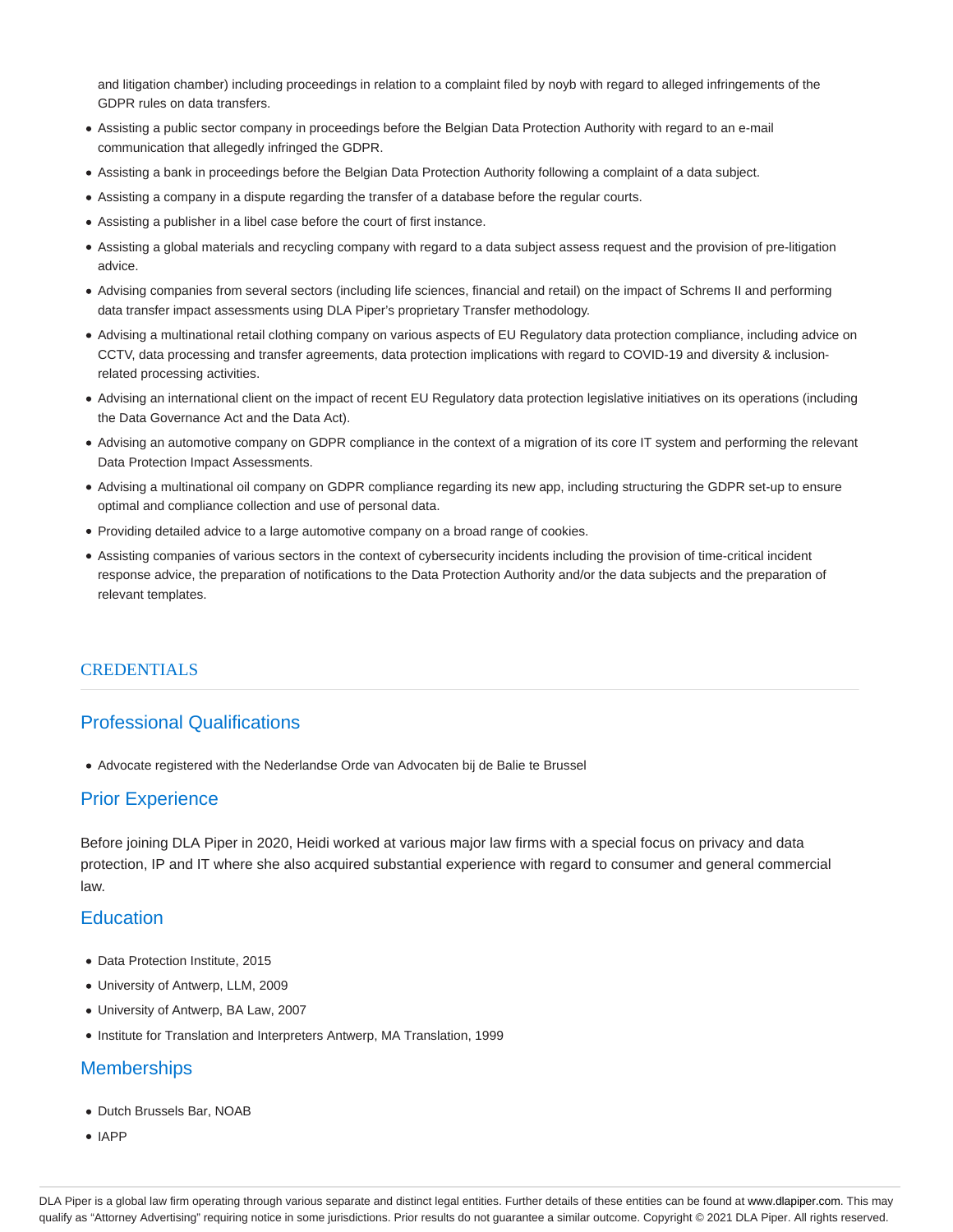- **Beltug Privacy Council**
- Belgian Council of Journalism

#### INSIGHTS

# **Publications**

**DLA Piper GDPR fines and data breach survey: January 2022**

18 January 2022

Data protection supervisory authorities across Europe have issued a total of nearly EUR1.1 billion (USD1.2 / GBP0.9 billion) in fines since 28 January 2021, according to international law firm DLA Piper.

**GDPR Snapshot vlog series 2021: Belgium**

25 May 2021 GDPR Snapshot vlog series 2021 In this vlog, Brussels counsel, Heidi Waem, explores the impact and challenges of GDPR in Belgium.

Belgian DPA decision on IAB Transparency and Consent Framework

- EU Regulatory Data Protection: A first appraisal of the European Commission's proposal for a 'Data Act'
- EU Regulatory Data Protection: Many pieces to the regulatory framework puzzle
- Considerations on embedding the new standard contractual clauses in IT contracts
- European Commission publishes long-awaited draft Regulation on Artificial Intelligence

DLA Piper is a global law firm operating through various separate and distinct legal entities. Further details of these entities can be found at www.dlapiper.com. This may qualify as "Attorney Advertising" requiring notice in some jurisdictions. Prior results do not guarantee a similar outcome. Copyright © 2021 DLA Piper. All rights reserved.